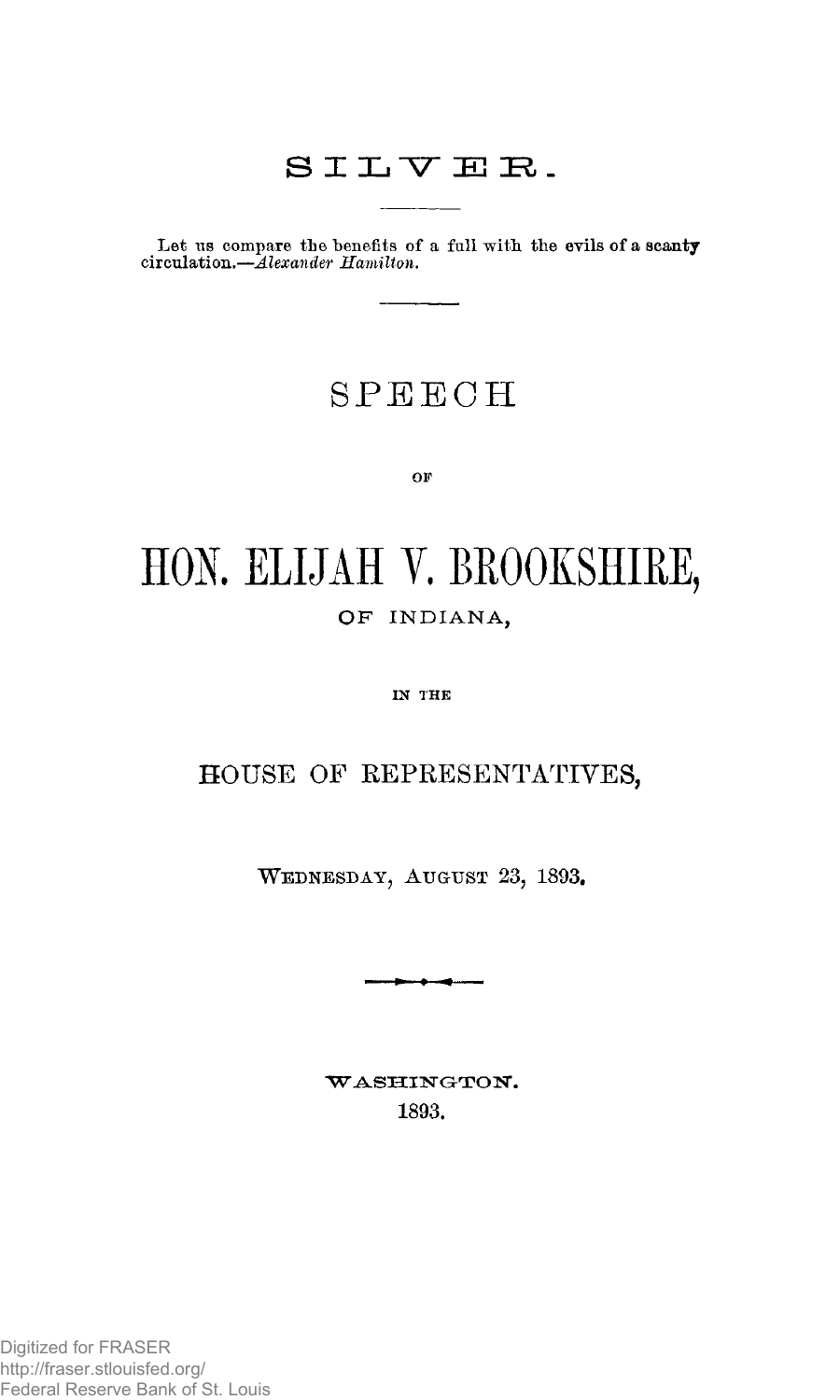#### OF

# HON. ELIJAH V. BROOKSHIRE.

The House having under consideration the bill  $(H, R, 1)$  to repeal a part of an act, approved July 14, 1890, entitled "An act directing the purchase of silver bully entitled the silver bullion and the issue of Treasury not poses"—

Mr. BROOKSHIRE said:

Mr. **S**PEAKER: The subject of our inquiry is worthy of the best thought and the fullest investigation by the representatives of the people. It is fair to say that upon one side in this debate are arrayed those who argue that the Government should, at least for a time, perhaps forever, refuse to use any more silveras a basis and foundation for its circulating medium, and upon the other side are arrayed those who contend that much silver should be used from time to time for the purpose of making<br>money for the people. Upon one side are those who believe<br>that our monetary system should rest upon a gold foundation<br>alone. Upon the other are those who believe i a foundation of both gold and silver, upon a bimetallic base.

Speaking for myself, I desire to say that in this contest, as in the past, I have taken a stand with those who are friendly to silver ; and in doing so, I feel that I will faithfully represent the preference of a very large majority of my constituents and fel-low-citizens. Shall we strike down and "demonetize silver and further enhance in all the world the value of gold coin, and thus increase the burdens of our indebtedness, both public and private? To use the language of Alexander Hamilton—

Let us compare the benefits of a full, with the evils of a scanty circulation.

The two countries on the continent of Europe where the masses of the people are said to be best housed, best fed, and best clothed, are France and Holland. The circulation of France is \$40.56 to each person, and Holland nearly \$29. The Treas-ury statement, bearing date of the 16th of this month, which gives the amount of money in circulation to each person in the twenty-six leading nations of the world, shows that those two countries have the fullest volume of money in the world. Not only are the people of the countries named the most prosperous on the continent, and have the largest circulating medium, but they have more wealth to each person:

#### WEALTH IN EUROPE,

|     | 95 |
|-----|----|
|     |    |
|     | 93 |
|     | 86 |
|     |    |
| 262 |    |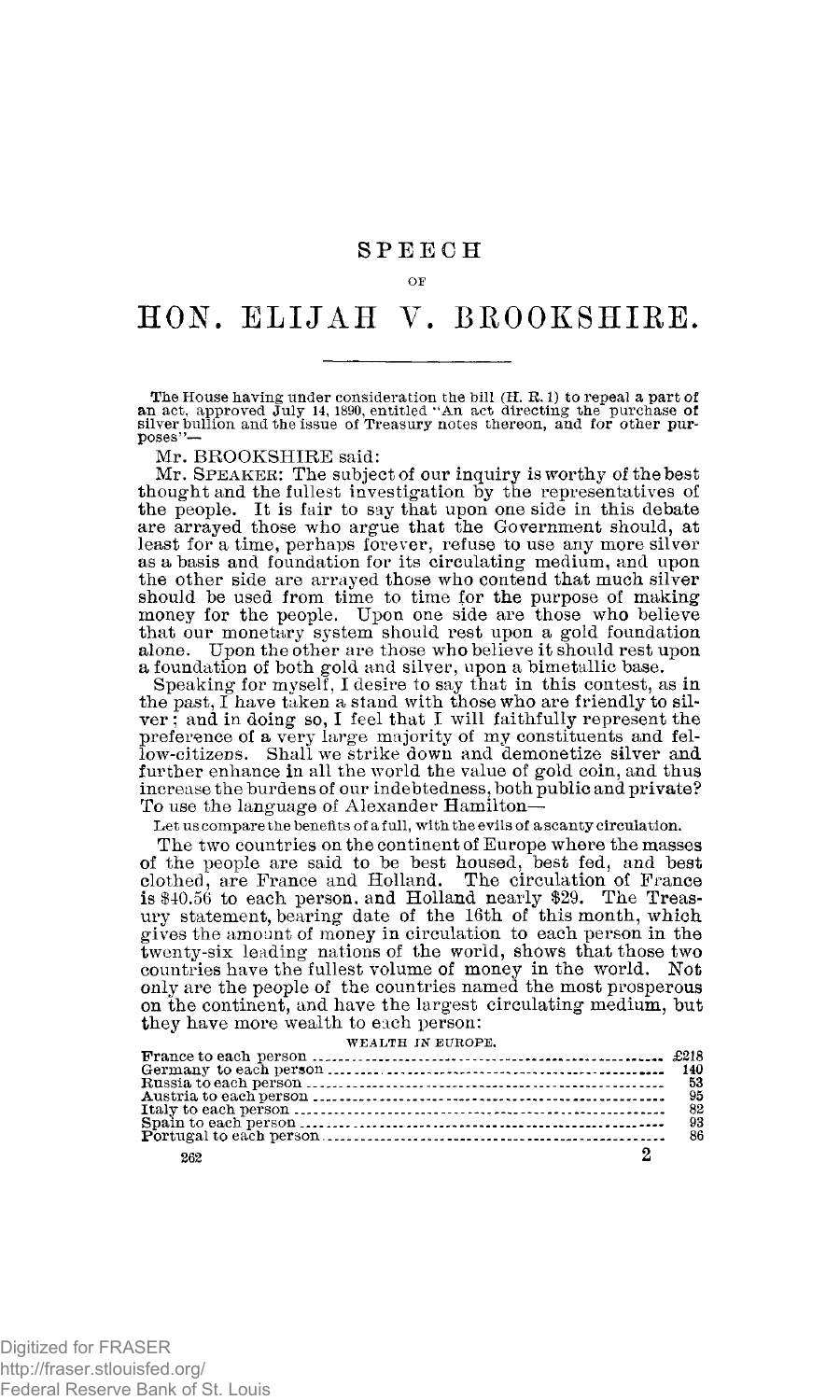If all the wealth of France and Holland were divided equally among their people, each person would have about \$1,000. No other nationalities in all Europe, according to statistics, can make such a favorable showing.

When we strike down silver as a commodity out of which to make money, we have taken a step toward the destruction of one-half of the money of the world; and right here let me ask what do we mean by a standard of value? I understand a standard of value to be a common measure of commodities.

The two commodities which the nations of the world have generally used through all the period of civilization to measure the value of other commodities, are silver and gold. When these commodities have been coined into money, they are given a new use. The value of a thing depends upon its use: the value of any commodity is increased, by being put to additional and more important uses. Thus silver and gold, when coined take on an additional value, which can only be measured by the strength and the power of the government which coins them into money, and the confidence which the people have in their government. I believe the way to use silver for monetary purposes is to coin it into money, and thus raise it above the plane of a mere commodity.

This is the principal reason why I voted agrinst the bill of July 14, 1890, commonly called the Sherman bill. I believed then, as I believe now, that the principle of that bill was bad and vicious. It empowered the Secretary of the Treasury to purchase four and one-half millions ounces of silver bullion each month and stack it up in the Treasury vaults, and to issue to the market value thereof Treasury notes. Believing that this so-called Sherman bill was both wrong in practice and in theory, and would ultim tely prove injurious to the cause of bimetallism,

I voted against its passage on the 12th day of July, 1890. But again returning to my thread of argument, I want to say that the great majority of the people whom I have the honor to represent do not have fixed salaries, do not have bonds or money in large amounts to be enhmced in value by a contraction of the circulation. The majority of them are engaged in the production of those commodities such as are produced at the coal mines, on the farms, and in the shops and manufactories.

Sirs, what is the effect of destroying one of the commodities out of which coined money is made? Is it not to increase and enhance the price of the other commodity, gold? Let us illustrate this proposition by its apparent effect upon the commodities produced in the mines and on the farms of our country. Four of the principal commodities which are produced in my district are coal, corn, wheat, and pork. Suppose farmer A should sell farmer B 100 bushels of wheat worth \$50, and 100 bushels of corn worth \$40, and 100 pounds of pork worth \$10.

What would constitute the most perfect standard of value with which to pay for these commodities? The same quantity and quality of these commodities? Mr. B says to A, " Ten years from now, if you do not desire money, I will pay you for these commodities in 100 bushels of wheat, 100 bushels of corn, and 100 **262**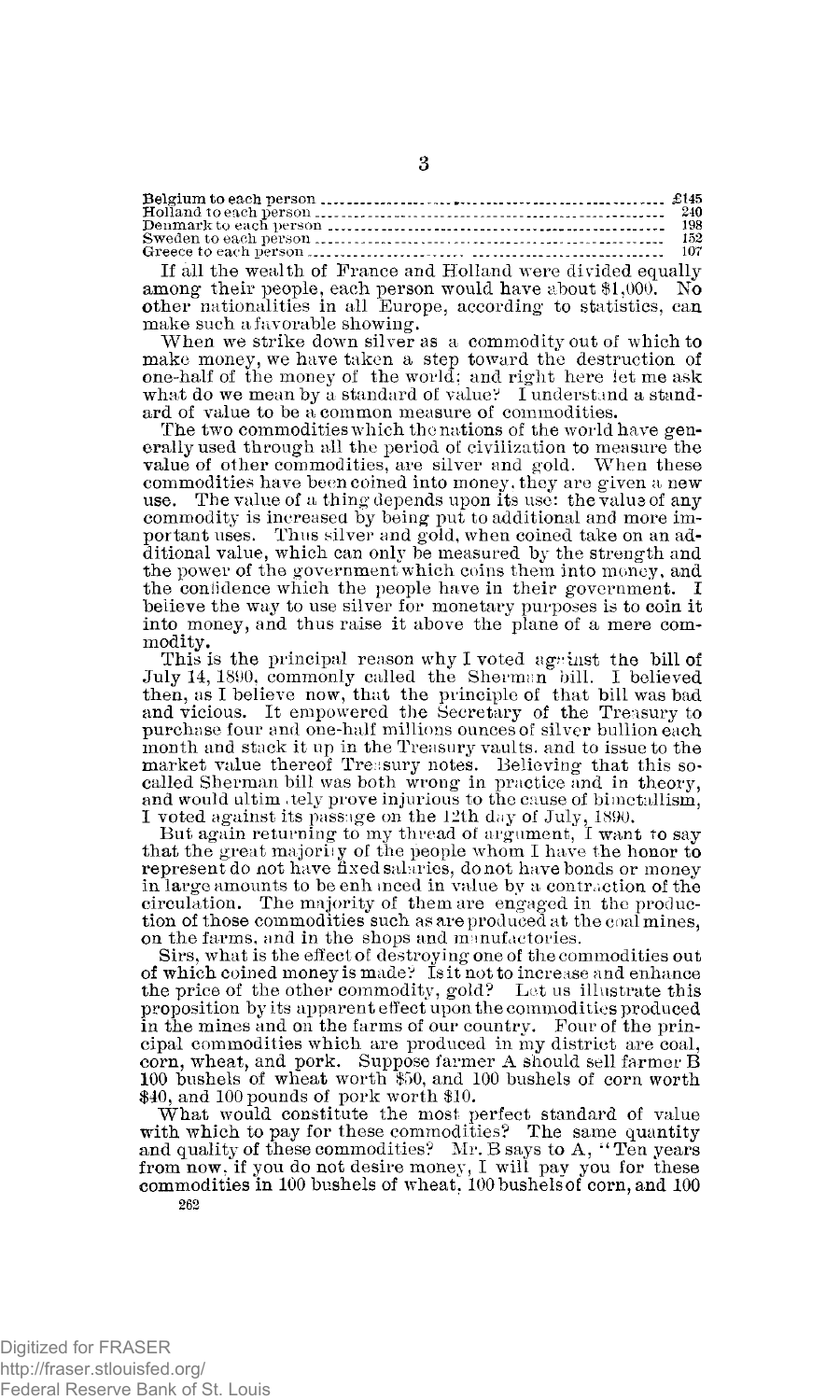pounds of pork of the same quality." When the ten years have rolled around B comes to A and says, "I am ready to pay you for<br>the wheat, corn, and pork." A says, "I would prefer the money;<br>my taxes are due." "Very well," says B, "here are \$50." A says, "At the time I sold you these "commodities they would have brought \$100;" but B says, " Do you not know that silver is no longer used in the world as a commodity out of which to make money? Silver money is no longer used; all nations of the world are using and demanding gold. It has been placed upon the auction block, and all the nations of the earth are bidding for it. Gold coin has greatly enhanced in value; in fact its purchasing power has doubled, and now it only takes half as much money to pay debts as it did ten years ago." Sirs, you say this is an overdrawn illustration; but might it not occur in the course of human events if mankind were to set about to accomplish such a result; but of this I will have more to say further on in the course of our remarks. I am simply giving this illustration to show the possible effects of contraction.

Mr. Speaker, the great majority of the people whom I have the honor to represent are engaged in the production of those agricultural commodities, with many others, to which I have adverted, and any legislation which would reduce the value of those commodities will meet their heartiest and severest disapproval. But the gold monometallist says that we want an honest dollar, and that the only honest dollar is a gold dollar. I am frank to say that I believe the gold dollar is the most cruel, not to say dishonest, dollar the world has ever seen. The increase of the purchasing power of the gold dollar has brought upon the masses of the people of the world more wreck and ruin and debt and loss of homes than can ever be comprehended or described by the genius of man.

The increase in the value of gold has no doubt produced riots, bloodshed, and murder in many periods of the world's history. That is what I believe concerning the so-called honest dollar, and the commodity out of which it is made. If I had my way about it I would send along with every gold dollar coined by our Government a silver dollar to act as a sort of policeman to keep the gold dollar from terrorizing and oppressing the poor; and while I am permitted to occupy a seat in this body I shall never knowingly cast a vote for any proposition which will tend to en-hance the price of gold. I think I know where the interests of the masses of my people lie, and I am sure I would be unfaithful to their interests if I should cast their vote in favor of any proposition which would tend to decrease the price of the products of their farms, mines, and shops.

We can but dimly and imperfectly comprehend the gravity and consequences of the destruction of one-half of the money of the world, or of measures which will tend to reduce its volume. Mr. M. L. Muhleman, Acting Assistant Treasurer of the United States at the subtreasury in New York, is credited with saying that on January 1, 1893, there were  $$3,900,000,000$  of gold in the world, and \$3,900,000,000 of silver. But then, it is argued that volume is not important, provided the circulating medium be sound.

On last Saturday one week ago the gentleman from Ohio [Mr. **H**ARTER] said:

**England at no time since 1844 has had any provision for the increase of 262**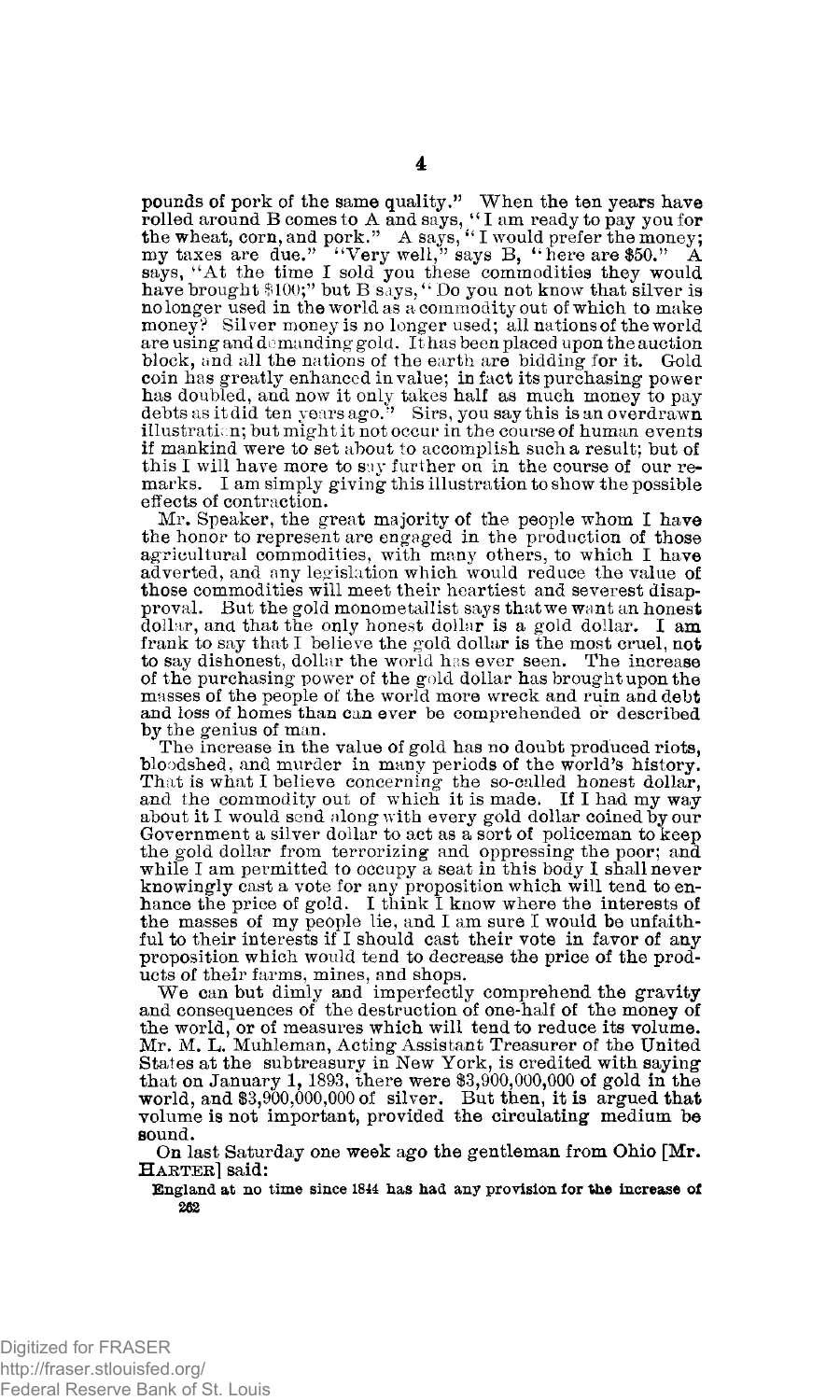her currency; and I go further and say that as long as we keep our currency sound we can never have too little or too much.

Our friend seems to have his heart set upon the financial policy of old England. Why h is England had no provisions for the increase of her circulating medium for nearly fifty years? I will let Mr. Gladstone answer this question. Mr. Gladstone, when discussing in the English Parliament a motion relative to the monetary conference at Brussels on March 1, 1893 (as reported in the London Times), said:

The complaint is a complaint of low prices. The desired condition which<br>the (bimetallism) is sought to bring about is a state of rising prices; the<br>means to be adopted are to supply the people who require money for the<br>pa for every one hundred pounds; but before a given date you could get one hundred pounds." \* \* \*

I am almost afraid to estimate the total amount of property which the United Kingdom. But of this 1 am almost optical and the limits of the United Kingdom. But of this 1 am well convinced, that it is not to be counted by to consider whether we are going to perform this supreme act of self-sacrifice.

What lessons are to be drawn from the words of Mr. Gladstone: He says that by bimet allism it is sought to bring about a state of rising prices. Are the people of the Mississippi Valley and of the South and the great Northwest interested in rising values? I submit that that is what they are now contending for. He says bimetallism proposes to give the people more money upon easier terms.

Are the people we represent entitled to more money upon easier terms? Then, if the use of silver in making money means cheaper money, the destruction of silver means dearer money, and dearer<br>money means lower prices for the commodities of our mines,<br>shops, and farms. He gives us a reason why money should not<br>be made cheaper, that England is the gr the world. He says, in the event of bimetallism, that any given normal amount of the currency which we have to-day will be worth less then than now. He says that there are three thousand million dollars on call in England liable to be collected in a day, and that, in the event of bimetallism, the persons to whom this large sum of money is due would demand its payment at once. He says, furthermore, that the people in the nations outside of the United Kingdom owe the people of England ten thousand million dollars. He closed his remarks by saying, "Shall we perform this supreme act of self-sacrifice."

Mr. Speaker, the supreme act of self-sacrifice to which the great English statesman refers, is a proposition looking to an enlargement of the circulating medium of the nations of the world. In a word, the old English statesman does propose that English creditors shall receive the largest possible amount of the commodities, and labor of mankind, in payment of debts due **262**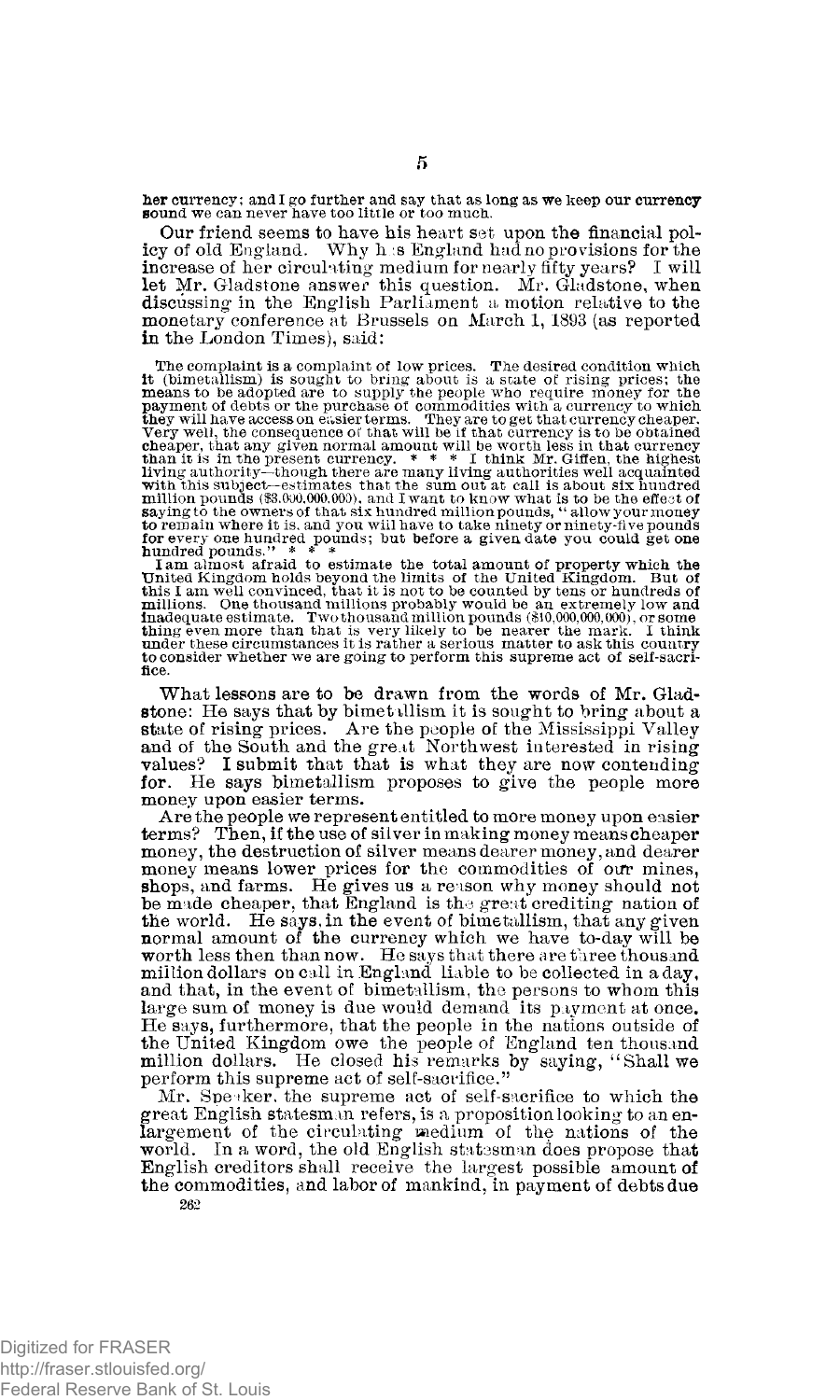them. It is said that bimetallism is impossible without the assistance of England, and I would ask, in all seriousness, Mr. Speaker, what hops can we have of the assistance of England in the light of the condition of her people and the judgment of her public men?

The statisticians of our own country estimate that the people of the United States owe the capitalists abroad from two to four thousand million dollars. If this were all the indebtedness this proposition would not seem so appalling, but when we comprehend that there is an indebtedness existing among the citizens of our own country which amounts to many billions, we begin dimly to understand the probable misfortunes that would attend the adoption of a gold currency. Are the people who live in the vast agricultural empire known as the Mississippi

Valley prepared for such a change?<br>Sirs, I declare to you that in my judgment they are less prepared to-day than at any time in the history of the United States.<br>That part of our common country has substantially seen its d velopment within the last fifty years. Our fathers moved there because they were too poor to live in the East. They went there to procure homes for themselves and their children. They have developed the country with amazing rapidity; ditches, roads, fences, houses and cities have been constructed upon almost every hill and in almost every valley.

The people along the Atlantic seaboard were the first in our country to amass large fortunes; they own the railroads, the stock of the insurance companies, express companies, telegraph<br>companies, which are doing the business for our people. When companies, which are doing the business for our people. we insure our property, ship our freight, send our telegrams, express our goods, the money gravitates to the East and to the homes of those who hold the mortgages and bonds and stocks. Thus our people are enormously in debt, and they now feel that there is an insufficient volume of money necessary to the transaction of business. The report of the Comptroller of the Treasury shows that the available assets held by the banks and trust companies exceed \$300 to each person in some of the Eastern States, while there are only  $\frac{1}{2}$  to each person in the State of Arkansas; and this dearth of money generally obtains in the Mississippi Valley.

The consequences which are liable to follow upon the heels of a further contraction of our currency, or a cessation of its legitimate expansion, fill me with the apprehension of great discontent, and the further destruction of values. As long as I am permitted to remain here I shall persistently insist in faithfully representing those who have been kind enough to intrust me with their confidence. This much, Mr. Speaker, I have seen fit to say with reference to the volume of money and the standards of value.

Mr. Speaker, much has been said in this debate about the finances of the Old World, and especial reference has frequently been made to the manner in which silver is used in France. The finances of the French Republic, as well as the finances in the other nationalities of the Old World, are very largely controlled and directed by large banks. To illustrate, the Bank of France is controlled by the Government of France. It became essentially a government institution in 1843, and in 1857 the charter of the bank was extended to 1897. The bank has power to issue bills of **262**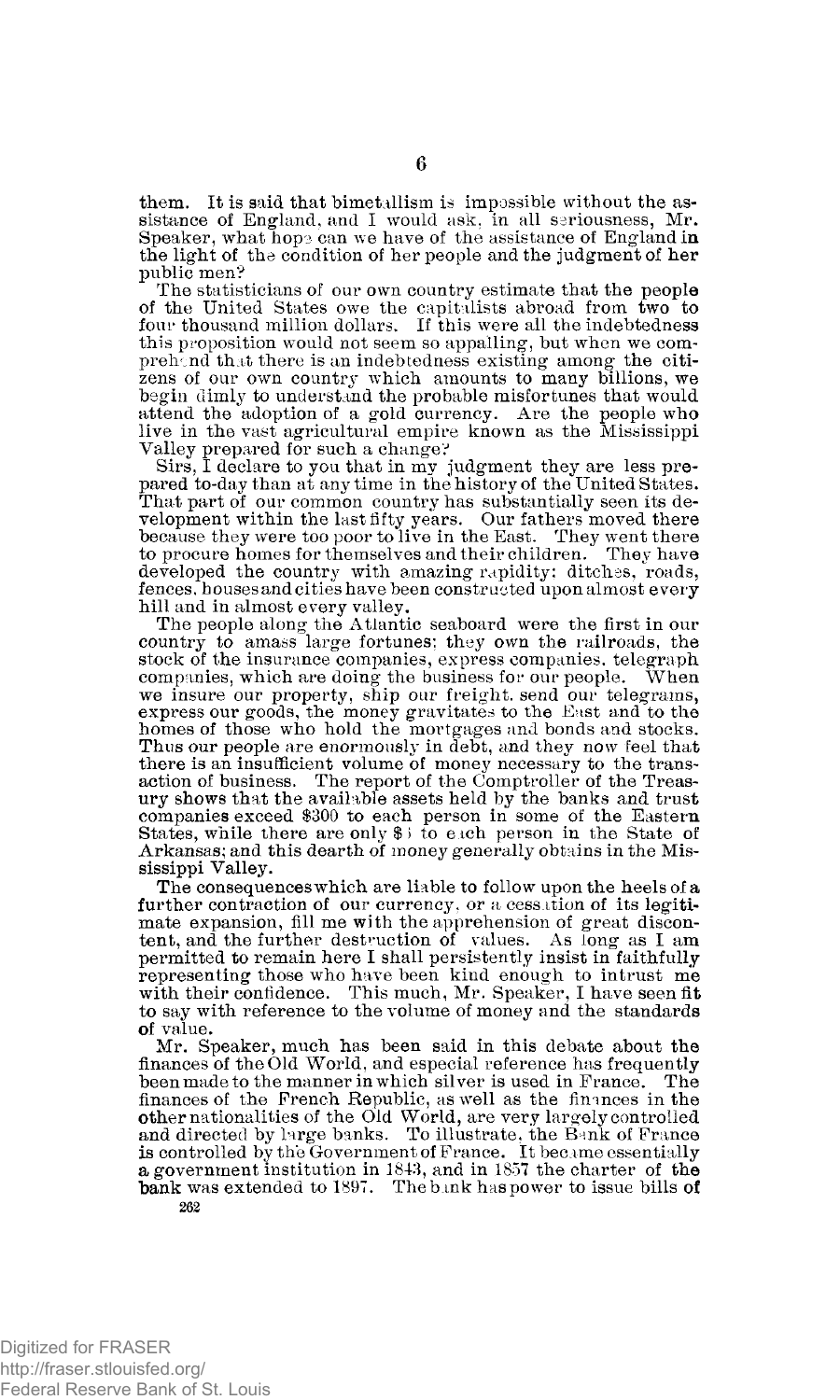credit to the extent of 4,000,000,000 francs. A franc on exchange is equal, I believe, to about 19.3 cents of our money. The bank is equal, I believe, to about 19.3 cents of our money. furnishes a paper circulation now of about 3,488,000,000 francs.

This paper currency amounts, when the bank has issued to its full capacity, about \$21 to each person in the Republic of France. To redeem this paper issue of currency there was held on the 3d of this month in the bank, as a metallic reserve, 1,720,000,000 francs gold, and 1,277,009,000 francs silver. The bank redeems its notes with either gold or silver at its option.

In consequence of the Franco-German war, the notes of the Bank of France were declared to be legal tender in August, 1870. The largest depreciation of the notes of the bank was  $2\frac{7}{2}$  per cent, as compared with gold in November, 1871.

There were, as measured by our money, in the Bank of France on the 1st of this month about \$332,000,000 of gold coin and \$247,000,000 of silver coin, and the paper currency of the bank in circulation at that time amounted to about \$671,000,000. Therefore the paper currency not covered by the coin reserve in the bank amounted, in round numbers, to \$92,000,000. So the uncovered paper currency of the Bank of France amounted to a little over \$2 to each person living in the French Republic; but the whole paper currency of the Bank of France, covered and uncovered, amounted to between seventeen and eighteen dollars to each person in that country.

The circulation of France consists of the paper currency of its bank and such an amount of gold and silver coin as is not absolutely held in the vaults of the Bank of France as a gold and silver reserve. As I have said before, on the 1st of this month such reserve amounted to about \$580,000,000.

France, with her full volume of currency, stands as fair before the world as any other nation, and when any of the nations of the Old World have been involved in trouble within the last few years they have drawn upon France for financial assistance. This tends to illustrate the benefits of a full volume of money as compared with the evils of a scanty circulation. In the Bank of Holland there were recently \$34,000,000 of silver and \$15,000,000 of gold coin. The two banks of the two most prosperous coun-tries in Europe—France and Holland—hold the largest silver reserves of almost any national banks on the continent of Europe.

Mr. Speaker, I can see no reason why the Government of the United States should not so arrange its financial policy and so administer it that every paper dollar issued by the Government could be redeemed in either gold or silver coin at the option of the Secretary of the Treasury. Sirs, in this regard, I think that our Government could imitate with profit the financial management of France, as administered by her national bank.

But that I may not be misunderstood, I desire to say with emphasis that I do not approve of the policy of our Government, or any other, in permitting a bank or banks to control the issue and volume of the circulating medium. The issue of money should be controlled absolutely by the Government itself. Generally speaking I think that all our money should be issued by the Federal Government directly to the people, and that all our money should be made legal tender.

The Bank of France not only exercises the option of redeeming its circulating notes in either gold or silver coin at its pleas-**262**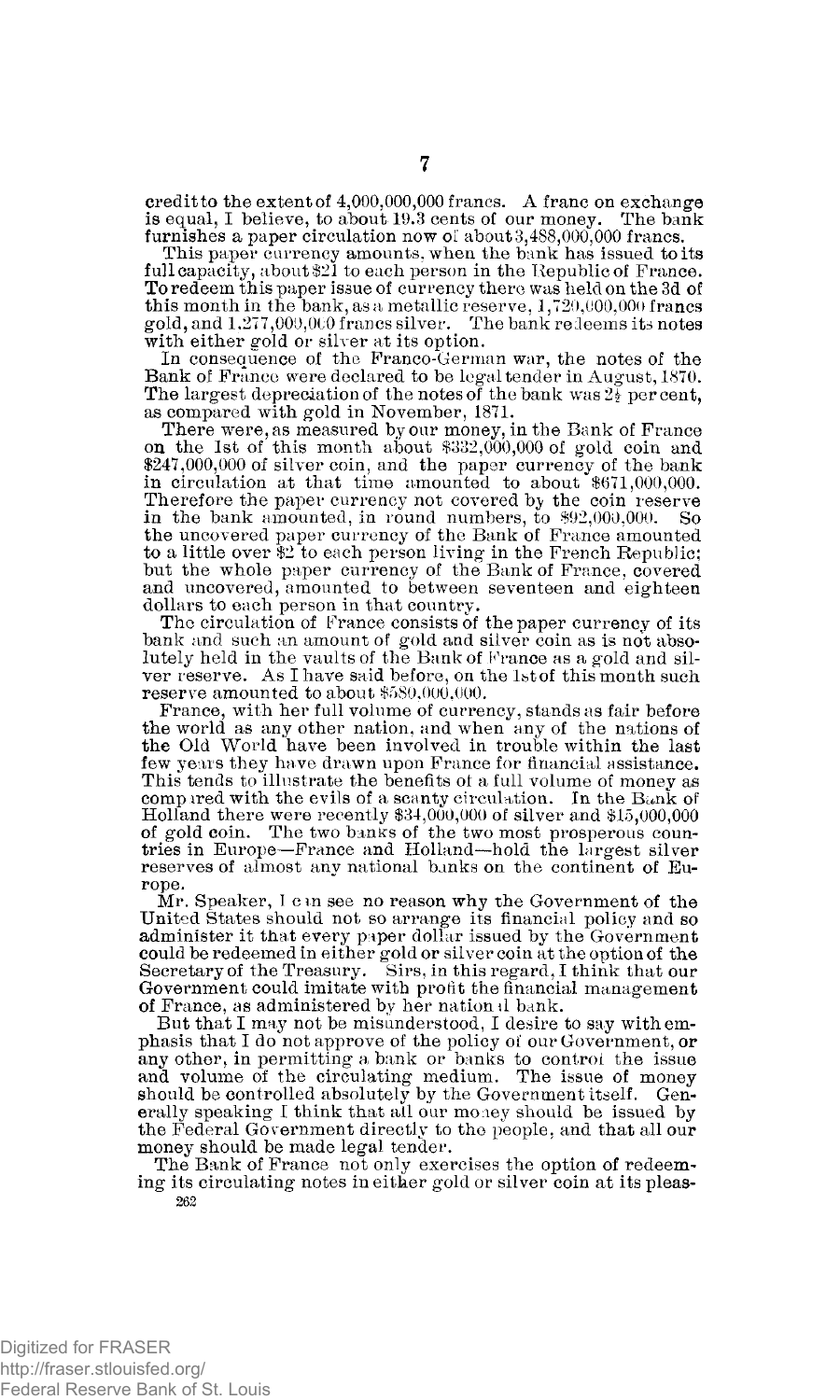ure,but it carries the option to the extent of paying silver coin to those persons who are threatening to take the coin abroad, when such a course will best subserve the interests of the financial policy of France. That bank also, out of its gold and silver coin reserve, redeems its notes ordinarily in that coin—gold or silver-of which it has the largest amount. How very different is the policy of our financial management as made manifest by the action of the Secretary of the Treasury.

We now have in the Treasury and in circulation about \$1,100,-000,000 of paper currency—six kinds of paper money—consisting of gold certificates, silver certificates, Treasury notes of the act of 1890, currency certificates act of June, 1872, United States notes commonly known as greenbacks, and national-bank notes. We have a sort of mixed paper currency of numerous denominations and divers series. While looking at the face of this paper currency we would take it that at le st a part of it was redeemable in silver coin, but under the rulings of the Secretary of the Treasury it is redeemable in gold coin.

Thus, every advantage and option is given to the creditors of our Government instead of being exercised by the Secretary of the Treasury. It has frequently occurred to me that all our paper currency should be of one kind of money, and redeemable by the Secretary of the Treasury at his option in either gold or sil-ver coin, in such a manner as would best subserve the convenience and prudent management of our financial system. It is insisted that we have silver coin enough now. Let me submit this inquiry, for to my mind it comes with great force:

If the French Republic—not over five times as large in area as the State of Ohio, impoverished as it was and tramped into the earth not over twenty-five years ago by the invading armies of Germany, paying as it did an indemni y of  $$1,000,000,000$  to the German Government—a little nation with two-thirds the population of the United States and only two-thirds the estimated wealth, can carry along on a parity  $$709,000,000$  of silver,  $$800,-000,000$  in gold, and nearly  $$70$ deemable in either gold or silver coin at the option of the Government, why can not the United Stites, standing in strength and power the superior of any nation in the world, maintain on a parity with gold a thousand millions of silver, even at the ratio of 16 to 1?

The Franco-German war was begun in the middle of the year 1870, and was fought in 1871. The amount of the indemnity, at the time of payment in 1872 was \$1,000,000,000. France was credited with the value of certain railroads in Alsace and Lorraine. This reduced the amount of the indemnity to be paid to \$998,000,000. Of this amount \$182,000,000 was paid in gold, and \$816,000,000 in silver; and the enterprising, patriotic people of France raised this sum of money by a loan in less than six months from the time the Government appealed to them for help. The fact that the French Government has such high financial standing among the nations of the earth, in the light of her numerous reverses, certainly makes her financial system worthy of study and high consideration.

I have before me a statement sent out from the Treasury Department which shows that France has in circulation and in her bank \$20.52 in gold per capita and \$17.95 in silver. According to this same statement we have in the banks and in circulation **262**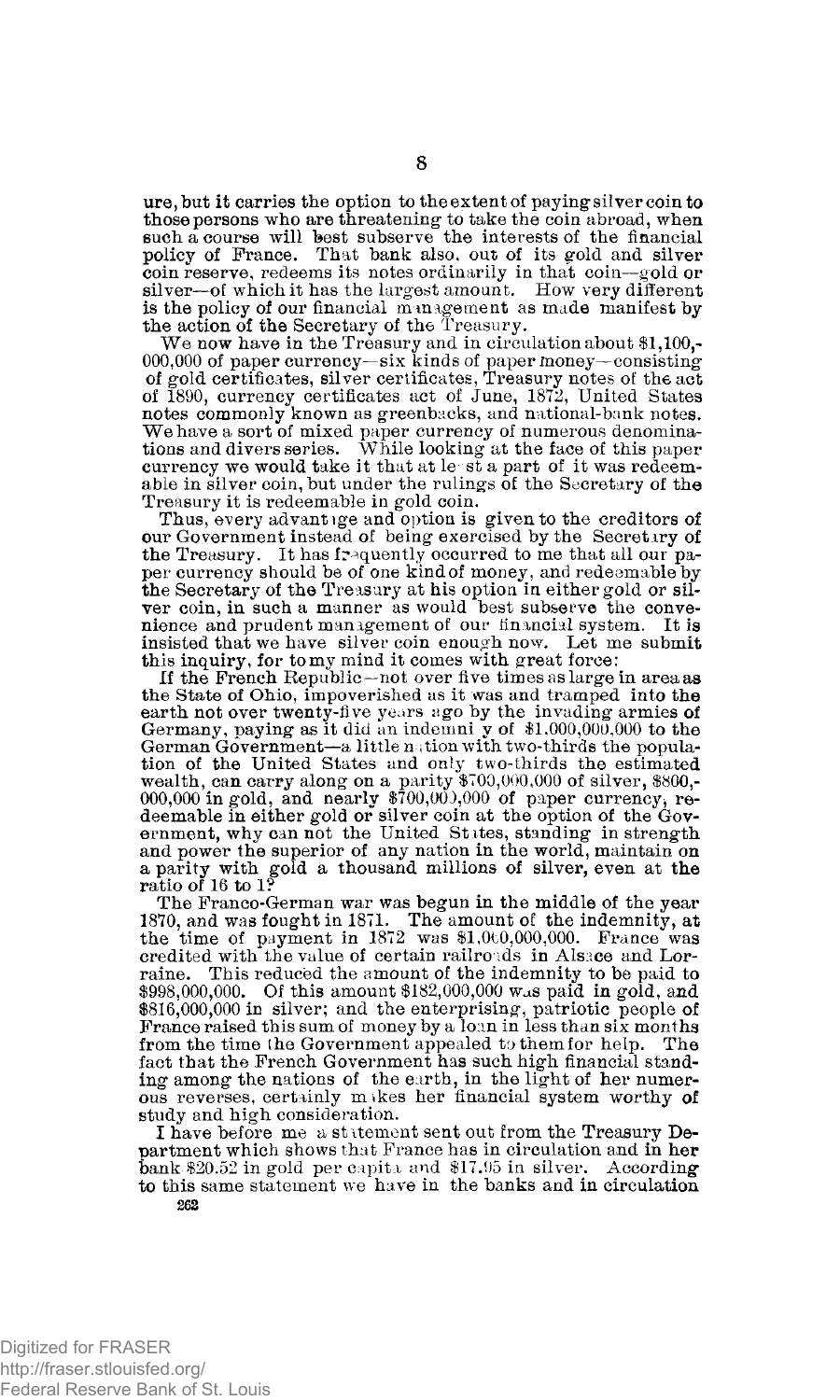in the United States \$9.01 in gold and \$9.18 in silver per capita. If we had as much coin silver in this country in proportion to our population as France has, we would have now nearly \$1,200,-  $000,000$  of silver in our banks and in circulation, instead of about  $$600,000,000,$  as we have. But it is said that we do more business with checks and drafts through the banks than is done in France.

It occurs to me that the masses of our people would be benefited if more of the business were done with money. It is claimed that nineteen dollars in twenty of the business of the United States is done with drafts and checks. During a period like this, when there seems to be a lack of confidence, the business of our country is in a large measure done upon this one dollar in twenty. Therefore, does it not follow that a full and ample volume of money at least tends to prevent a lack of confidence, and to keep the wheels of business going, even in the face of panicky conditions?

Mr. Speaker, it does occur to me, all things considered, that no nation in the world has a population better adapted to the absorption and assimilation of a full and ample volume of money than the United States. In many sections of the country the population is very thin. In fact, in France, there are over one hundred and eighty-seven people to the square mile, while in the United States we have but twenty-one. Therefore, in a country largely agricultural, new and sparsely settled, it would seem that there are great opportunities for the assimilation of a full volume of currency.

Mr. William P. St. John, president of the Mercantile Na-tional Bank of New York, in an article upon silver, recently said:

The increase of our population in the brief period of ten years, from 1880<br>to 1890, exceeds the entire population of Mexico; an increase of population<br>in the United States in ten years of more than 30 per cent of the enti

Mr. Speaker, the increase in population of the United States from 1880 to 1890 was 12,234,000 people. This is more than twice as many people as there are in the Dominion of Canada, and five times the present population of the State of Indiana.

Nations upon nations are thus being added to our population each decade, and that there should be a gradual and prudent expansion of the volume of our currency there can be no doubt.

Mr. Speaker, what I am contending for is a financial policy which will make every dollar issued by the Government equal in value to every other dollar. I believe in a sound and stable currency, which increases in volume as the population and business interests of the country expand and grow. In the report of the Director of the Mint, which gives us the last information with reference to the world's coinage of silver, I find that of the forty-four leading nations in the world but fourteen coined silver in the year 1891, and that in the year 1891 there were coined in the world  $135,000,000$  silver dollars, as against  $\$119,000,000$  of gold, as measured in our own money.

In the year 1890 there were coined in the world, as this report ows. \$149,000,000 of gold, and \$151,000,000 of silver. Now, shows,  $$149,000,000$  of gold, and  $$151,000,000$  of silver. nearly all of this coinage, as I am informed, was in a ratio be-**262**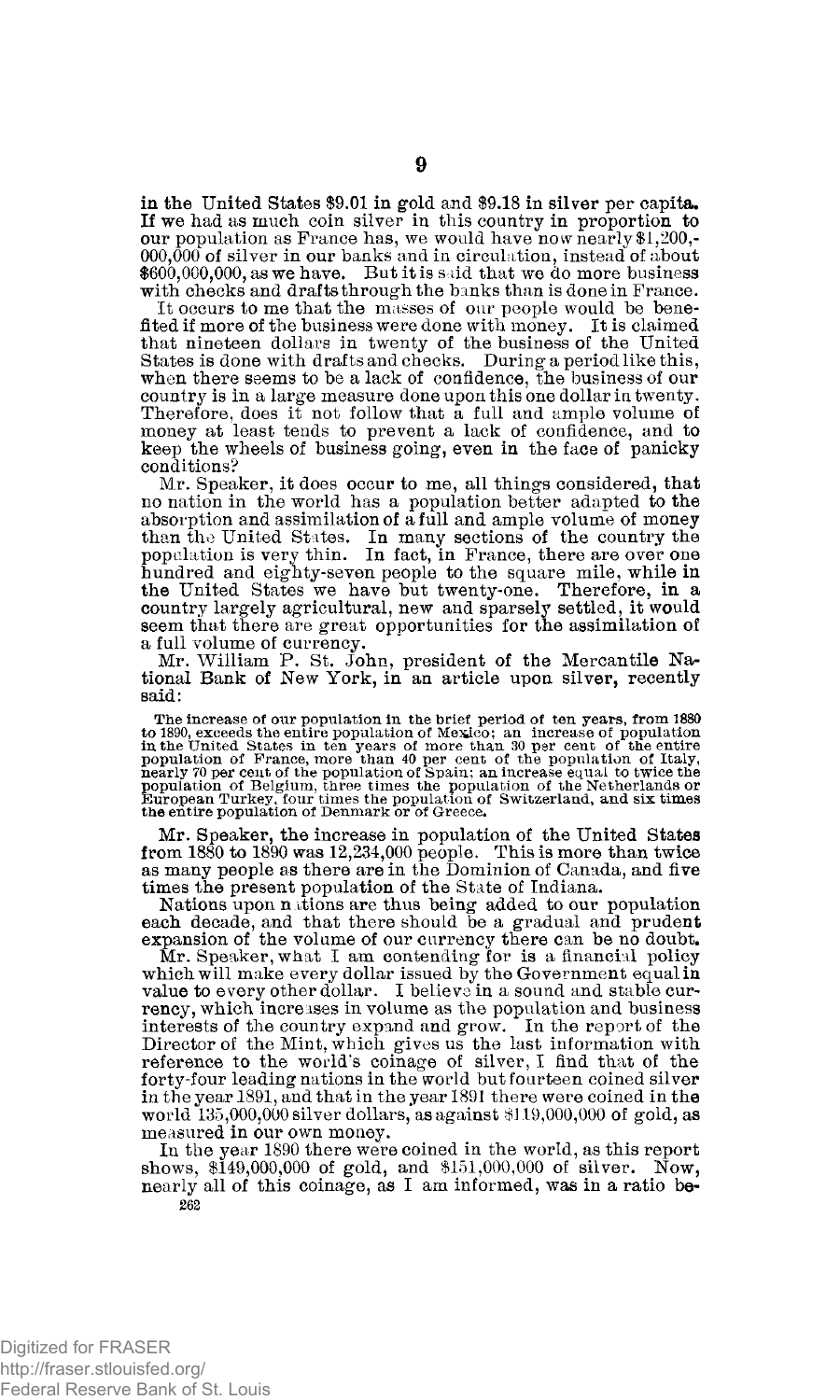low 16 to 1. In no instance has there been a coinage of silver anywhere which has any considerable influence upon the monetary system of the world in a ratio exceeding 16 to 1.

In a word, I do not believe that if our mints were thrown open to coinage of the product of the silver mines of the United States at a ratio of 16 to 1 there would be coined at our mints a sufficient amount of silver to increase the volume of silver coin in our Republic to \$1,000,000,000 within the present century. It is scarcely necessary for me to state that the product of our silver mines is only sufficient to provide silver enough to coin fifty or sixty million dollars per year, and I am not impressed with the idea that silver will be brought from abroad in considerable amounts for the purpose of coinage.

Secretary Windom, in his report to the Fifty-first Congress, stated that there is no known accumulation of silver bullion anywhere in the world, and that all the silver coined in Europe is needed and employed there for money purposes. And it is also true, as I have just shown, that more money is being added to the world's volume each year by the coinage of silver than by the coinage of gold.

It has been argued with very great force, especially by the gentleman from Tennessee [Mr. **P**ATTERSON], that silver is being overvalued under our coinage system and will drive gold out of circulation. It is the duty of the friends of silver to meet every argument advanced by their adversaries in an open field with the weapons of reason. My friend from Tennessee stated that under the coinage act of 1792 silver and gold were coined in the ratio of 15 to 1; that silver was overvalued under the act, and that the cheaper money, silver, drove the dearer money, gold, out of circulation; that is to s ;y, that silver drove gold out of ac-tive circulation. He also stated that in 1834 the size of the gold dollar was decreased; that the ratio between silver and gold was then fixed at sixteen to one; that by this act gold was overvalued and became the cheaper money, and in turn drove silver out of circulation.

My friend seems to have overlooked the fact that his argument has its real application to our monetary system as it existed prior to the war, when the whole volume of our Federal money consisted solely of gold and silver. I claim that it has been substantially demonstrated that the rule to which he refers, and to which he called our attention with such a show of learning, is not applicable to the financial system of any country having a large paper currency circulation which is being redeemed in either gold or silver coin at the option of the government. But that my remarks may not be prolonged, I shall now pass to a brief consideration of the effects wrought upon our financial system, due to the late war.

It is now over thirty years since our Government first issued circulating notes with the legal-tender quality. The effect of introducing a paper currency at the beginning of the war was to drive both gold and silver out of circulation. There was so little silver in circulation in 1873 that the demonetization act had no perceptible effect on silver, so far as the general public could observe, and it was not until about the year 1876 that the people began to fully realize that the silver dollar of the fathers had been mercilessly and secretly struck down.

If gold had been demonetized soon after the war stealthfully **262**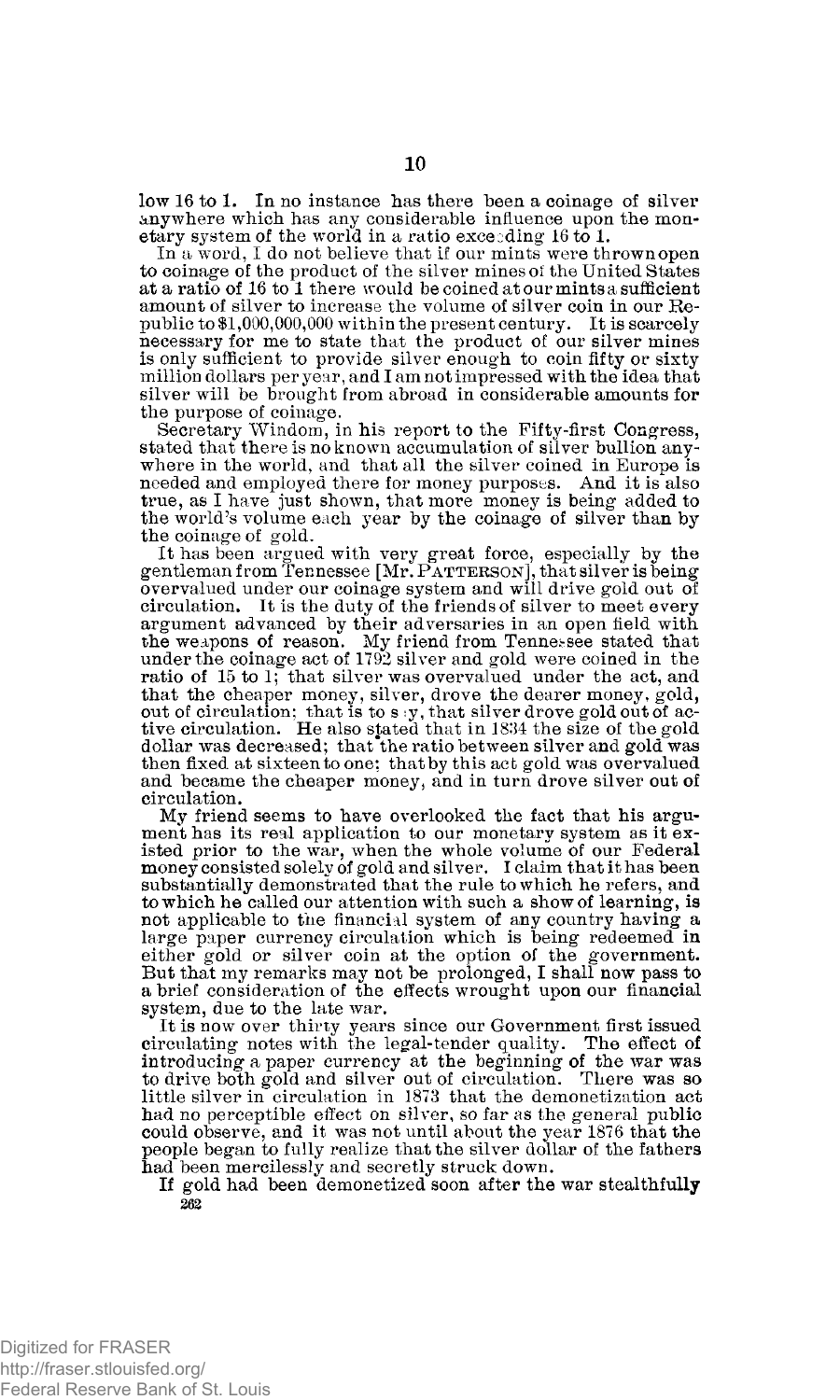and quietly as was silver in 1878, it would no doubt have taken the general public a considerable length of time to have fully realized the fact, because gold was not in circulation for a long time during and after the war. No doubt many people believed, during the period when these legal-tender promises to pay seemed to be the basis and foundation of our circulating medium, thatthe Government would, at no distanttime, return to a specie basis for its whole circulation.

During the period when gold and silver were out of circulation the people became so much accustomed to rely upon a currency with no coin behind it that it awakened in the minds of a very large number of our fellow-citizens the belief that a coin reserve was wholly unnecessary to the successful maintenance of our circulating medium. In fact, it gave rise to that idea commonly known as the fiat money idea. Before'the war. when the debtor and creditor classes were small, and when the masses of our people were but little in debt, changes with reference to the character and volume of our circulating medium were not attended with such great and far-reaching effects as have attended changes since the war.

In 1860 the whole public debt was but \$65,000,000, and in 1836 it was but \$37,513. It is certainly fair to say that the Government of the United States was but little in debt prior to 1860, and that the Government's creditors were not numerous.

The Government's creditors prior to the war had but little to do, if anything, in shaping its financial policy. The war came, and by the year 1866 the public debt amounted in round numbers to \$2,700,000,000.

By 1866 the national creditors had become a powerful and influential class; they were the first people in our country to discover that our circulating medium and all the Government issues should be made payable in gold. They insisted that the principal and the interest of their bonds should be paid in gold, and it was done; and from that hour there has been a persistent and never-ending night-and-day fight by the wealthy money-lending, mortgage-holding classes of our own and of foreign countries, where our bonds and securities have gone, to have all bills of credit, both public and private, made payable in gold, and thus a most momentous effort has been made to enhance the price of gold coin decrease the volume of our currency, and greatly increase the indebtedness of our people.

Mr. Speaker, I am a bimetallist, and I think nineteen men out of twenty in the district which I have the honor to represent are bimetallists. They are bimetallists because they know that onehalf in value of the coin money of the world is silver. Can any man be anything less than a bimetallist when he knows financial history? The gold monometallist cites the fact that England demonetized silver in 1816, Germany in 1871, the United States in 1873, Belgium in 1875, and Austria in 1879. And he also argues that India, the greatest silver-consuming country in the world, has recently discontinued the coinage of silver. He forgets the fact that, notwithstanding these acts, which affect the silver coinage of the world, the world goes on, and that more silver is being coined in each succeeding year than gold.

I have just shown that more silver in value was coined in 1890 and 1891 than of gold, and I see from the last report of the Director of the Mint, which I have before me, that the world's gold 262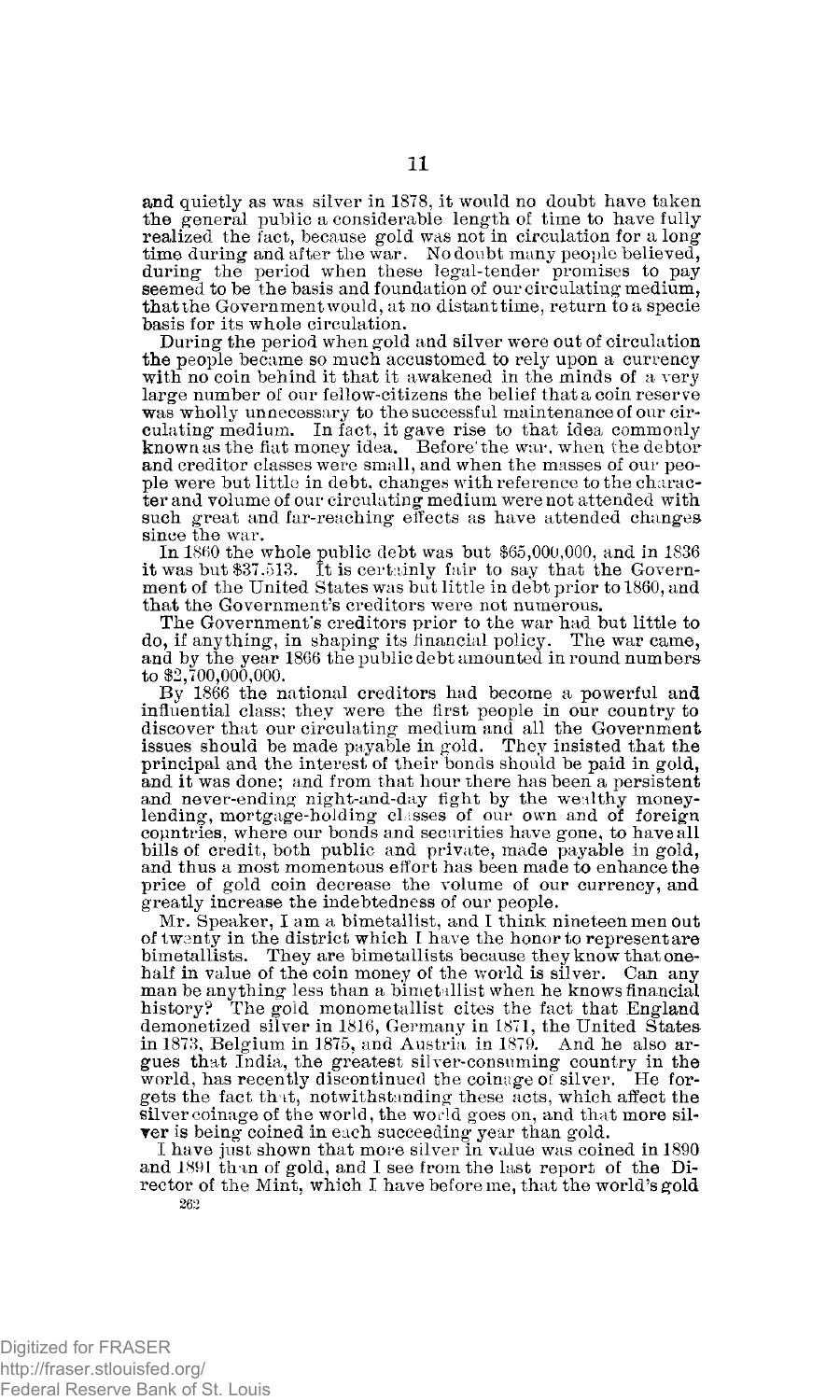production for 1892 was \$130,800,000 and the silver production was \$133,000,000, commercial value, and, while I have not the figures for the last calendar year, I take it that it is reasonably sure that more silver was coined the whole world over during that year than there was gold. The average production of the met ils, one with the other, for each year of the present century is indicated in the following table:

1801-18-0, 4 of silver to 1 of gold. 1821-1840, 2 of silver to 1 of gold. 18 j 1-18C0, 2i of gold to 1 of silver. 18 51-1880, 2 of gold to 1 of silver.

1881-1889, & more silver than gold.

Therefore, does not all history and all experience teach that the supply of gold in the world is largely insufficient, in fact scarcely half sufficient, to supply the nations of the world with necessary metallic money? It would seem from the last report of the Director of the Mint that of the forty-four leading nations on the globe, twenty-six coined no gold in the year 1891, and in the s ime year all *oi* the said forty-four nations coined silver except fourteen. Why should the United States cease the coinage of silver, when we produce annually two-fifths or 40 per cent of the silver output of the world? Great Britain, with all of her resources, produces less than a half million dollars' worth of silver bullion each year, as this report shows. We produce annually about \$33,000,000 worth of gold bullion and over \$70,000,-000 worth of silver bullion.

The Director of the Mint, in his last report, says:

The estimated stock of our own gold coin, which should exist in the United<br>States on the first of the present year (1893) was \$507.961.000. and of silver<br>\$492,903.000. Of the latter, \$417,876,000 were silver doilars, and \$ sidiary coins.

For the nine years ending in 1891 the annual coinage of gold at our mints amounted to less than \$26,000,000 a year. Mr. Speaker, in the ligrht of the facts which I have detailed, I feel that there is more reason for the coinage of a large amount of silver e ch year in the United States than in any other country in the world.

I can see no reason why I should not vote for the amendment providing for the coinige of silver at the ratio of 16 to 1. And my investigation and research have led me to believe that there is no real occasion for ch mging the ratio that has existed since 1.34. In the light of the coinage laws of other countries, I think we can as well coin silver in the ratio of 16 to 1 as at a higher ratio. In England and in the leading nationalities on the continent of Europe, silver is coined in the ratio of  $15\frac{1}{2}$  to 1.

I am unable to discover any good and satisfactory reason why the old ratio, so long established and recognized, should be changed. I have before me the statement recently sent to members of Congress by Secretary Carlisle, in which he estimates that the recoinage at the ratio of 20 to 1 of our present volume of silver money would cost about \$1 the amendment offered by the gentleman from Missouri [Mr. **B**LAND] providing for the free coinage of silver at the ratio of 16 to 1, and shall vote against the amendments which provide for a change of the ratio.

Furthermore, Mr. Speaker, if the House shall see fit to vote down these several amendments proposing the free coinage of silver at various ratios, I shall vote for the amendment which **262**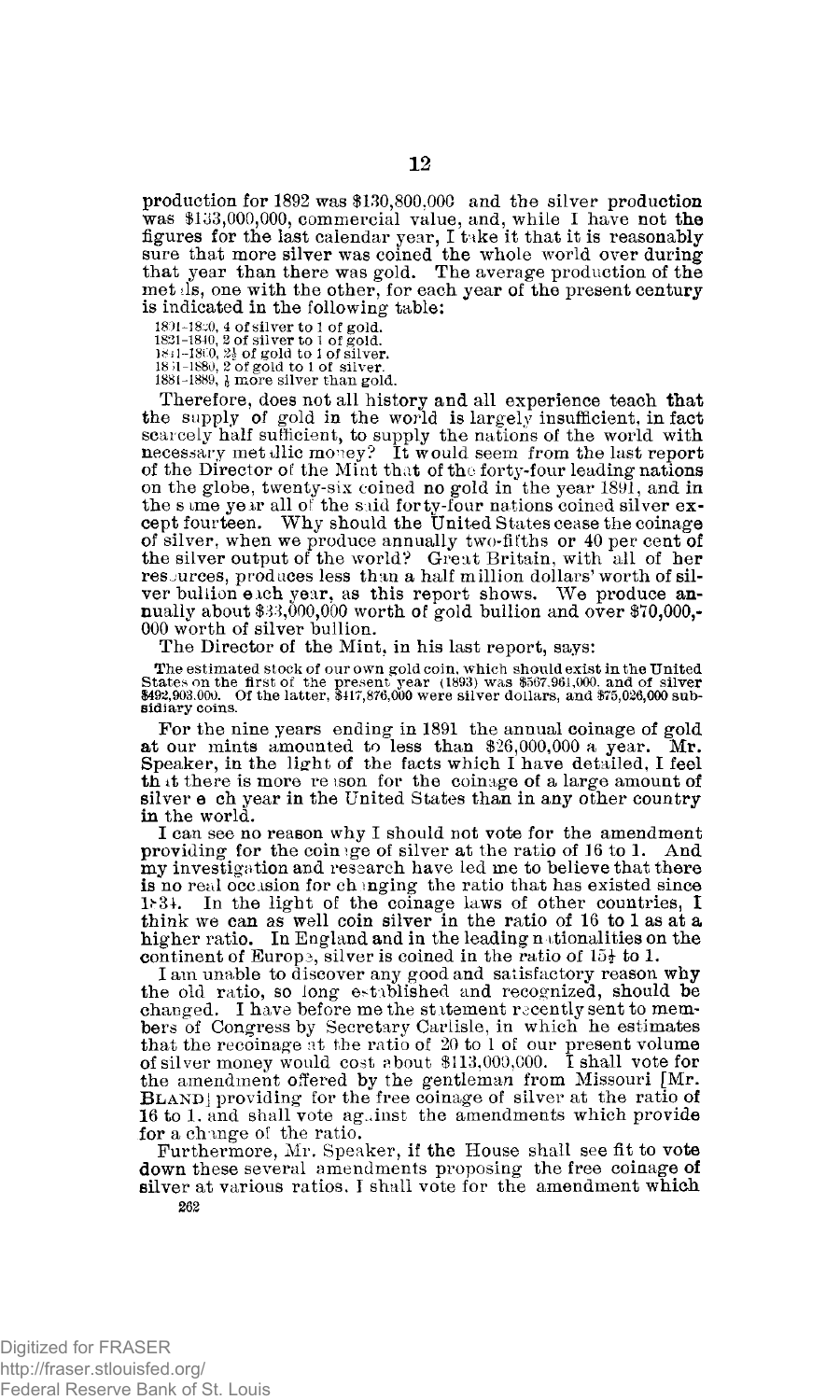will be offered by the gentleman from Missouri [Mr. **B**LAND] providing for a restoration of the Bland-Allison bill of 1878, which empowered the Secretary of the Treasury to purchase not less than \$2,000,000 nor more than \$4,000,000 worth of silver bullion each month, and have the same coined into standard silver dollars at the ratio of 16 to 1. What I am contending for, and what I hope to see, is the opening of the mints to the coin-<br>age of silver, and when they are opened, I think they ought to coin silver at the ratio of 16 to 1; at least, that is my present judgment.

I think the present law ought to be repealed, but it is unnecessary for me to state why I think it ought to be repealed in the light of the able message of the President of the United States to the people. He has pointed out in a more epigrammatic and sensible way the reasons why the Sherman law should be repealed than it is possible for me to give in the brief time now at my disposal. I always believed that that law would prove both wrong in principle and practice, and it has certainly been demonstrated that such is true. While **I** am very desirous to see it repealed, **I** would be very glad, indeed, to see some good substitute take its place.

**I** believed when the Sherman law was passed that it was a menace to the cause of bimetallism, and, as I have before re-<br>marked, I voted against its passage in July, 1890, and at the<br>same time voted to keep in operation the Bland-Allison bill,<br>passed in 1878, which was repealed by in the light of present conditions, are in a measure expressed in the words of my dear old deceased friend, Senator Joseph E. McDonald, than whom **I** never know a kinder, a fairer, a more conservative, a more intelligent, a wiser.

Senator Joseph E. McDonald, on the floor of the Senate, February 12, 1878, said:

I do not think that the free-coinage feature of the House bill should be re-<br>tained or the principle of free-coinage applied to the coinage of the silver<br>dollar until the market value of silver bullion shall equal the mon

of the measure are not clearly understood,<br>I can see no reason why the holder of the bullion should be entitled to<br>receive the profits that would accrue from the difference between the market<br>value of the bullion and the m

money value of the coin have in its power to either stop the coinage of the silver dollar or throw upon the Government the expense of its coinage. It think also that we should guard, if possible, against the imposition by should make them as secure and stable and as free from fluctuation as possible.

Yet, Mr. President, if a majority of the Senate should differ with me on<br>these questions, I shall vote for the bill as it came from the House, and shall<br>trust to future legislation to adopt such safeguards as may be necess

Senator Beck of Kentucky, who was one of our greatest and best Democrats, in the same debate in which Senator McDonald uttered these words, said:

**As** long **as** silver bullion is **6, 8, or 10** per cent below gold, **I do not want 262**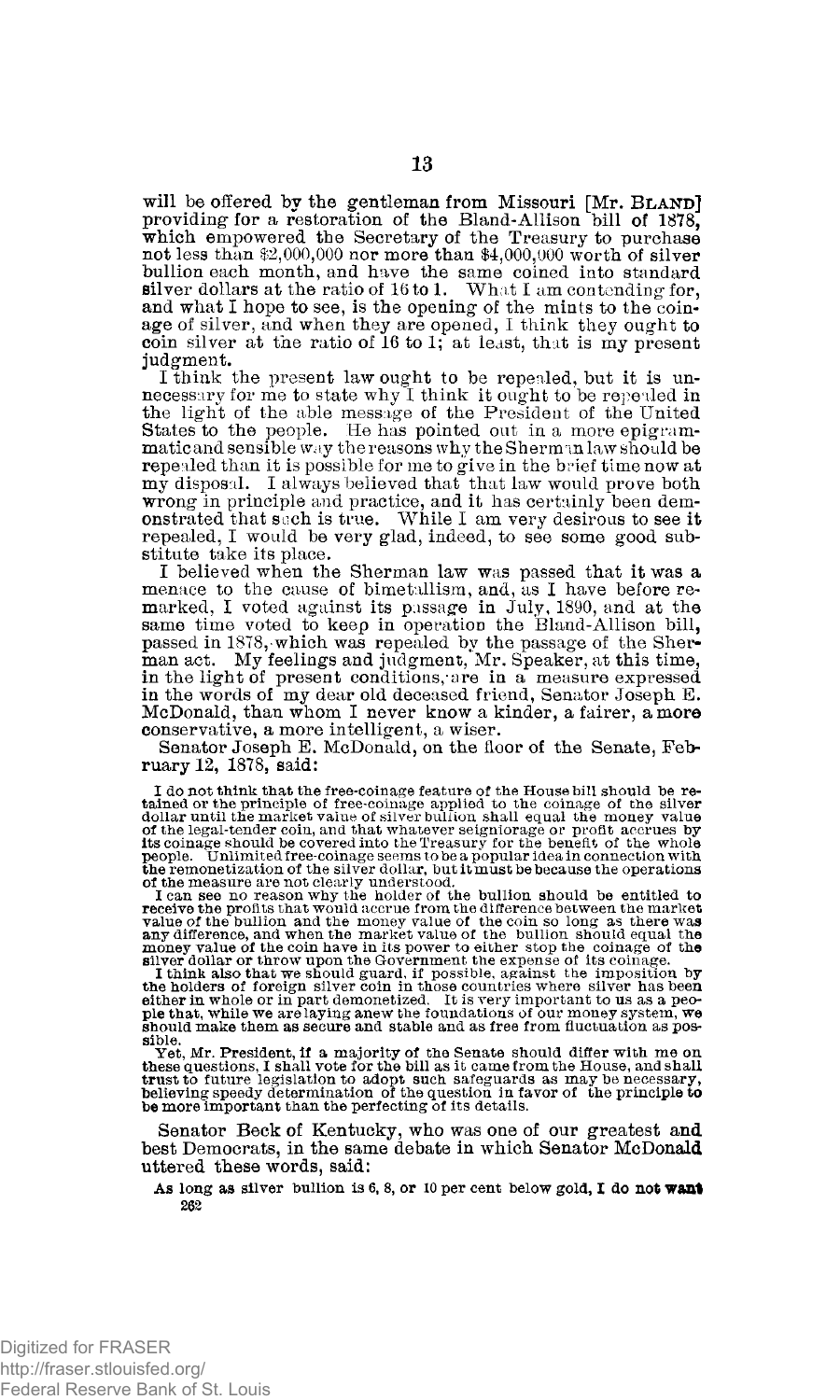Congress to so vote as to give any private citizen, or any foreign nation, or any foreign corporation that seigniorage.

Mr. Speaker, here are two great Senators, either of whom was fit to be President of the United States, when speaking upon this subject in 1878, said that the Government ought to have whatever of profit there is from the coinage of silver. In other words, that the Government should have the difference between the market value of the bullion necessary to make a silver dollar and the coined dollar.

In order that we may appreciate the amount of this seigniorage, I will read a letter from the Acting Director of the Mint, which will explain itself, and ask that the same may be inserted in my remarks at this point:

### **TREASURY DEPARTME NT, BUREAU OF THE MINT,**  *Washington, D. C., August —, 1893.*

**SIB**: In answer to your telegram of even date, regarding seigniorage, **I**  have to refer you to "Director's Report, 1890," page 19, a copy of which I for-

ward you to-day. As will be seen, the seigniorage on the coinage of silver from 1878 to 1890 was \$65,698,057, a yearly average of \$5,474,838. The seigniorage on \$2,000,000 worth of silver bullion bought at the present

| $\pm$ 110 Setembrica on the motion with the struct number of the state at the brescht<br>market price—74 cents per fine ounce—would be, monthly, \$1,494,402, and for<br>the year \$17,932,824, as the following will show: |    |
|-----------------------------------------------------------------------------------------------------------------------------------------------------------------------------------------------------------------------------|----|
|                                                                                                                                                                                                                             |    |
|                                                                                                                                                                                                                             |    |
|                                                                                                                                                                                                                             | 12 |
|                                                                                                                                                                                                                             |    |
| Very respectfully,                                                                                                                                                                                                          |    |

**R. E . PRESTON ,**  *Acting Director of the Mint.* 

### Hon . **E . V . BROOKSHIRE,**  *House of Representatives.*

This profit has been constantly increasing since 1873. The following table gives the average value during each fiscal year (ending June 30) since 1873 of the silver bullion necessary to make a coined silver dollar at the old ratio of 16 to 1. In other words, the following table g used in making the coined silver dollar since 1834:

| Fiscal years. | Bullion<br>value of  <br>silver in<br>dollar, at<br>average<br>price of<br>silver. | Fiscal years.                             | Bullion<br>value of<br>silver in<br>dollar at<br>average<br>price of<br>silver. |
|---------------|------------------------------------------------------------------------------------|-------------------------------------------|---------------------------------------------------------------------------------|
| 1873-74       | \$0.98865                                                                          | $1884 - 85$                               | \$0.84507                                                                       |
| 1874-'75      | .96777                                                                             | 1885-'86                                  | . 79750                                                                         |
| $1875 - 76$   | .89087                                                                             | $1886 - 87$                               | .76029                                                                          |
| 1876-777      | . 92931                                                                            | 1887-'88                                  | .74008                                                                          |
| $1877 - 78$   | . 89116                                                                            | $1888 - 89$                               | .72055                                                                          |
| $1878 - 79$   | .86152                                                                             | $1889 - 90$                               | .74932                                                                          |
| 1879-'80      | .88509                                                                             | 1890-'91                                  | .80588                                                                          |
| 1880-'81      | .88057                                                                             | $1891 - 92 - 27 - 27 - 27 - 27 - 27 - 27$ | .72430                                                                          |
| $1881 - 82$   | .87880                                                                             | $1892 - 93$                               | .65063                                                                          |
| $1882 - 83$   | . 86490                                                                            | July                                      | .56052                                                                          |
| $1883 - 84$   | .86115                                                                             | August                                    | .5500                                                                           |

Mr. Speaker, I am convinced that a very large number of our fellow-citizens who are friendly to silver, and who are bimetal-**262**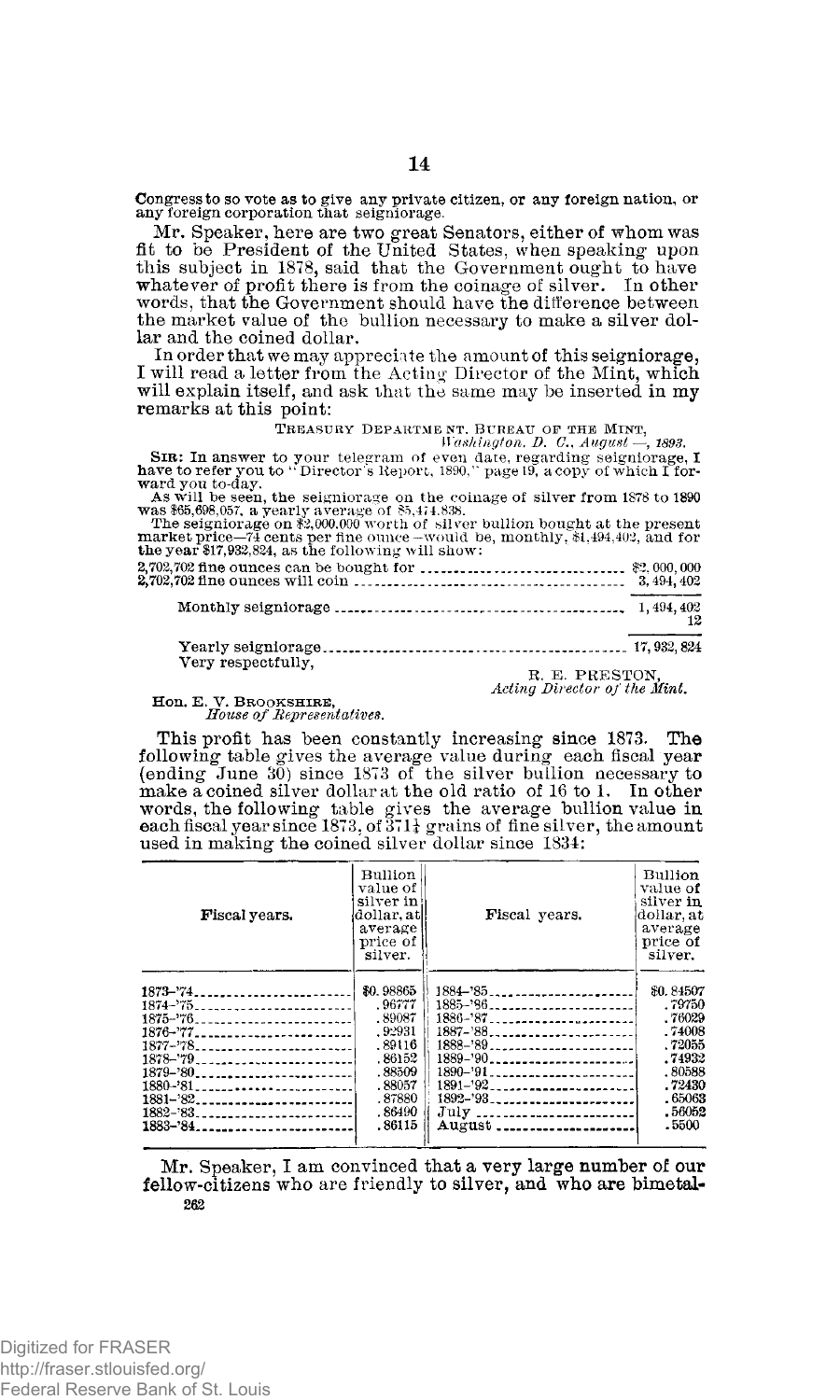lists, are desirous that the Government shall receive the profit or seigniorage when silver is coined. Now, the free and unlimited coinage of silver is the proposition upon which we have ordinarily voted in this House. It contemplates giving this seigniorage to the producers and owners of the silver bullion. I feel reasonably sure that the sentiment of the country is against this.

There is another reason why some people friendly to bimetallism are not inclined to vote for the free and unlimited coinage of silver. They believe that some limitation ought to be placed upon the amount of silver to be coined at recurring intervals, so that the people and the Government could know in advance what the increase of our circulation would be from time to time. This idea was, no doubt, in the mind of the President when he put these words into his recent message addressed to Congress:

Possibly if the undertaking we have in hand were the maintenance of a specific known quantity of silver at a parity with gold, our ability to do so particle might be estimated and gauged, and perhaps in view of our unpara free from doubt.

Mr. Speaker, this brings me to a direct discussion of some plan which would tend in a measure to meet these objections. I think of two plans, either of which would secure to the Government the seigniorage. If free and unlimited coinage is desired in the ratio of 16 to 1, and it is desired to secure to the people the seigniorage, why not require the owner of silver bullion presenting the same at the mints for coinage to first pay the seigniorage; that is to say, if he brings to the mint  $371\frac{1}{4}$  grains of fine silver, which is the amount that we have been putting in a silver dollar for nearly sixty years, let him pay into the Treasury 45 cents—the seigniorage—and then let him receive a legal-tender paper dollar or a coin dollar.

By this plan we could seeme to the Government the profit, and at the same time have the free and unlimited coinage of silver at the ratio of 16 to 1. But if a still more conservative course is insisted upon, then the Government could fix the amount of silver to be coined each month, as was provided in the Bland-Allison bill. The Government could also require those offering silver at the mints to pay the seigniorage in advance, or it could buy the bullion outright and coin the same, as was done under the Bland-Allison law.

What I am contending for is the opening of the mints to the coinage of silver. I am a bimetallist, and I want to see much of our silver used in making coin money for the people. In a word, Mr. Speaker, I think that the true friends of silver and of bimetallism are not those who insist upon the unattainable, but are rather those who favor legislation which will secure the Government against loss, and send forth to all our people a steady flow of coined silver money, to be used in the remotest ramifications of trade and commerce. I also think it would be a good idea to dispense with the use of paper currency in less denominations than \$10, and let the whole volume of money in denominations less than \$10 be coined silver, silver certificates, and gold.

Mr. Speaker, what I would like to see is a thorough revision *262*